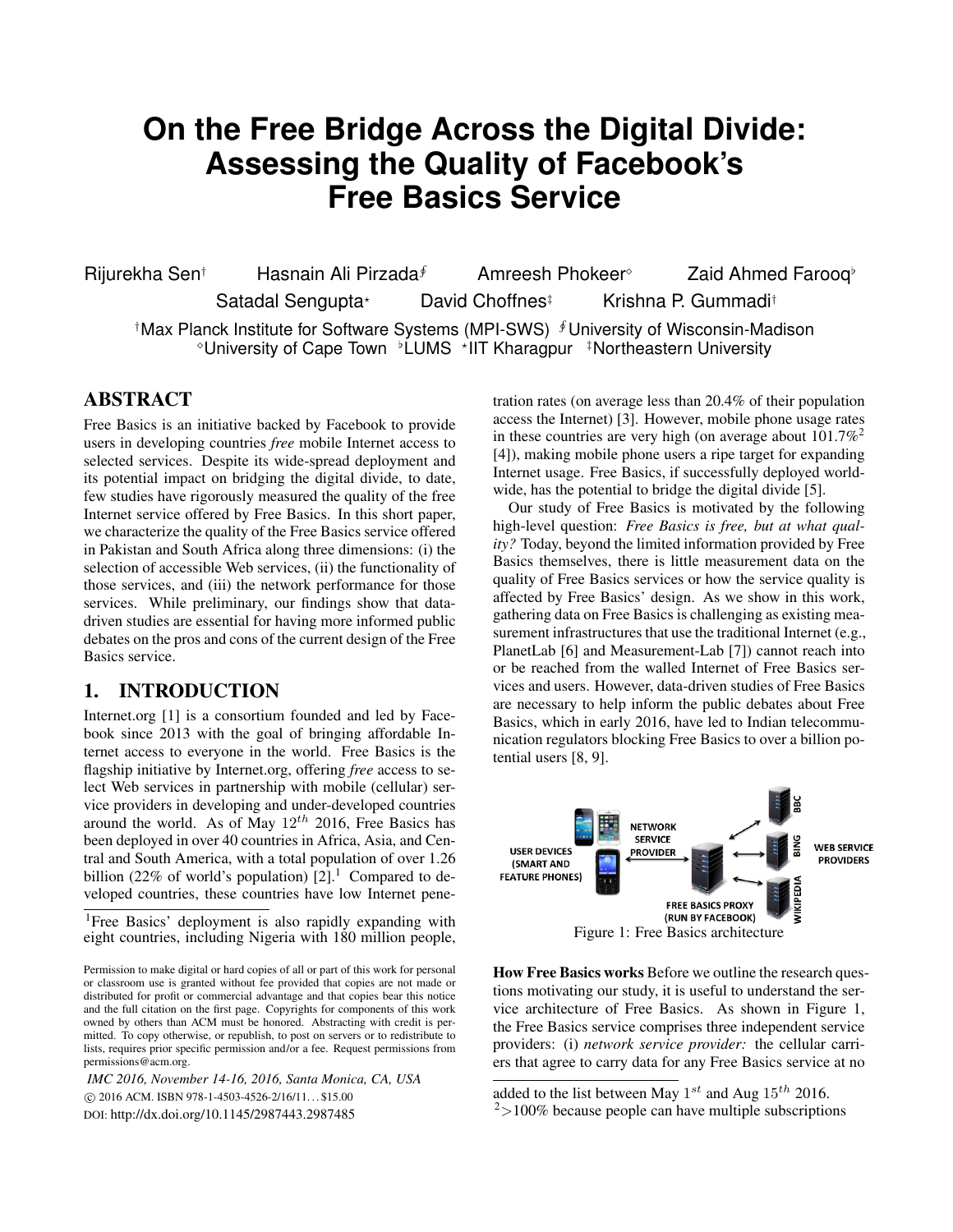cost to the end user, (ii) *Free Basics proxy service provider:* all Free Basics traffic is routed via proxies that are currently run by Facebook, and (iii) *web service providers:* to have their services accessed by Free Basics users, web site operators are required to first re-design their services following a set of technical requirements [10] and next apply to have their service approved by the proxy service provider [11]. The Free Basics platform is open to include any web service that meets the stated technical requirements (e.g., absence of JavaScript, high resolution images, videos or iFrames).<sup>3</sup> Such restrictions are put in place to support the target population of mobile users in developing regions, where mobile devices may not have full Web browsers and must access the Internet via WAP or similar technologies [12].

Any mobile subscriber of the participating network service providers can access (free of charge) the list of approved web services by going to freebasics.com using their mobile browser or by installing the Free Basics mobile application [13] (while connected to their cellular provider's network).

Our goal: Assess the QoS of Free Basics In this paper, our focus is on understanding the impact of Free Basics architecture on the Quality-of-Service (QoS) offered by Free Basics in practice. Specifically, we assess the QoS offered by the three service providers comprising Free Basics:

- 1. *Proxy service:* We characterize the selection of web services accessible via proxy on Free Basics.
- 2. *Web services:* We compare the functionalities of web services tailored for Free Basics to their unmodified versions on the Internet.
- 3. *Network service:* We analyze the network performance (measured as bandwidth, latency, and page download times) for Free Basics traffic compared to that for paid traffic to the same site on the same carrier.

We perform the above analyses using data from a preliminary study of Free Basics deployments in two countries, namely Pakistan and South Africa. The data for our study was gathered between April and August 2016. At a highlevel, our measurements show that while several tens of web services are accessible on Free Basics, their functionality is somewhat restricted and the network performance for Free Basics traffic is poor (compared to paid network access). We highlight opportunities for a more informed public debate with our findings. However, we do not think that our measurement results by themselves are sufficient to make a strong case for or against FreeBasics. We conclude the paper by outlining our future plans for extending this work.

# 2. MEASUREMENT METHODOLOGY

To assess the QoS of the three service providers comprising Free Basics, we need to gather data on (a) the set of Free Basics web services, (b) the webpages of these services to analyze the functionality they offer and the network performance while downloading them, and (c) the webpages of the same web services on the normal Internet, to compare the QoS of a Free Basics service with the QoS of the normal version (using paid access).<sup>4</sup>

To collect the above data, we need to access Free Basics service providers. However, we found that access to Free Basics (including its proxies and web services) is restricted to mobile devices registered with a cellular service provider (i.e., with a SIM) in a country where it is offered. These restrictions make measuring Free Basics challenging as no network measurements from a machine outside of a Free Basics provider can reach a Free Basics proxy or the sites it serves. To measure Free Basics, at a minimum we need a physical mobile device connected to an appropriate Free Basics network provider in the country where it is deployed.



Figure 3: Experimental setup

Experimental setup To measure Free Basics, we create experimental testbeds in the Lahore University of Management Sciences in Pakistan and University of Cape Town in South Africa. The authors from each of these two locations set up a smartphone with the necessary SIM connection. This smartphone acts as a Wi-Fi hotspot with a desktop tethered to it. We use a remote connection to the desktop to measure Free Basics via crawler scripts (with browser user-agent spoofed to an appropriate mobile web browser) and network monitoring tools. We show this as a diagram in Figure 3.

Data gathered Using our testbed, we gathered the following data: (a) the list of all web services accessible via Free Basics in both Pakistan and South Africa; (b) the homepages of all web services available in Pakistan and some additional pages for a subset of services for network performance analysis (described in more detail in Section 3.3), and (c) the pages for the normal Internet versions of the same services, over the same cellular provider but with paid network connection (where downloads count against a data plan unlike Free Basics content). We extracted the URLs for downloading the normal Internet versions of the web services from their corresponding Free Basics URLs in an automated way.<sup>5</sup>

<sup>&</sup>lt;sup>3</sup>We validated this using our own web service submission.

<sup>4</sup>Throughout this paper we use the term *normal* to refer to sites outside of the Free Basics ecosystem.

 ${}^{5}$ Currently, Free Basics URLs use<br>a common format, "https://https: a common format, "https://http[s]- [subdomains-separated-by-dashes]-[domain]- [tld].0.freebasics.com/[URI]?iorg\_service\_id\_internal=[...]",<br>where the corresponding URL is where the corresponding URL is "http[s]://subdomain.domain.tld/URI". For example, the Free Basics URL https://http-example-<br>com.0.freebasics.com/test/?... can be converted to the com.0.freebasics.com/test/?... non zero-rated version http://example.com/test.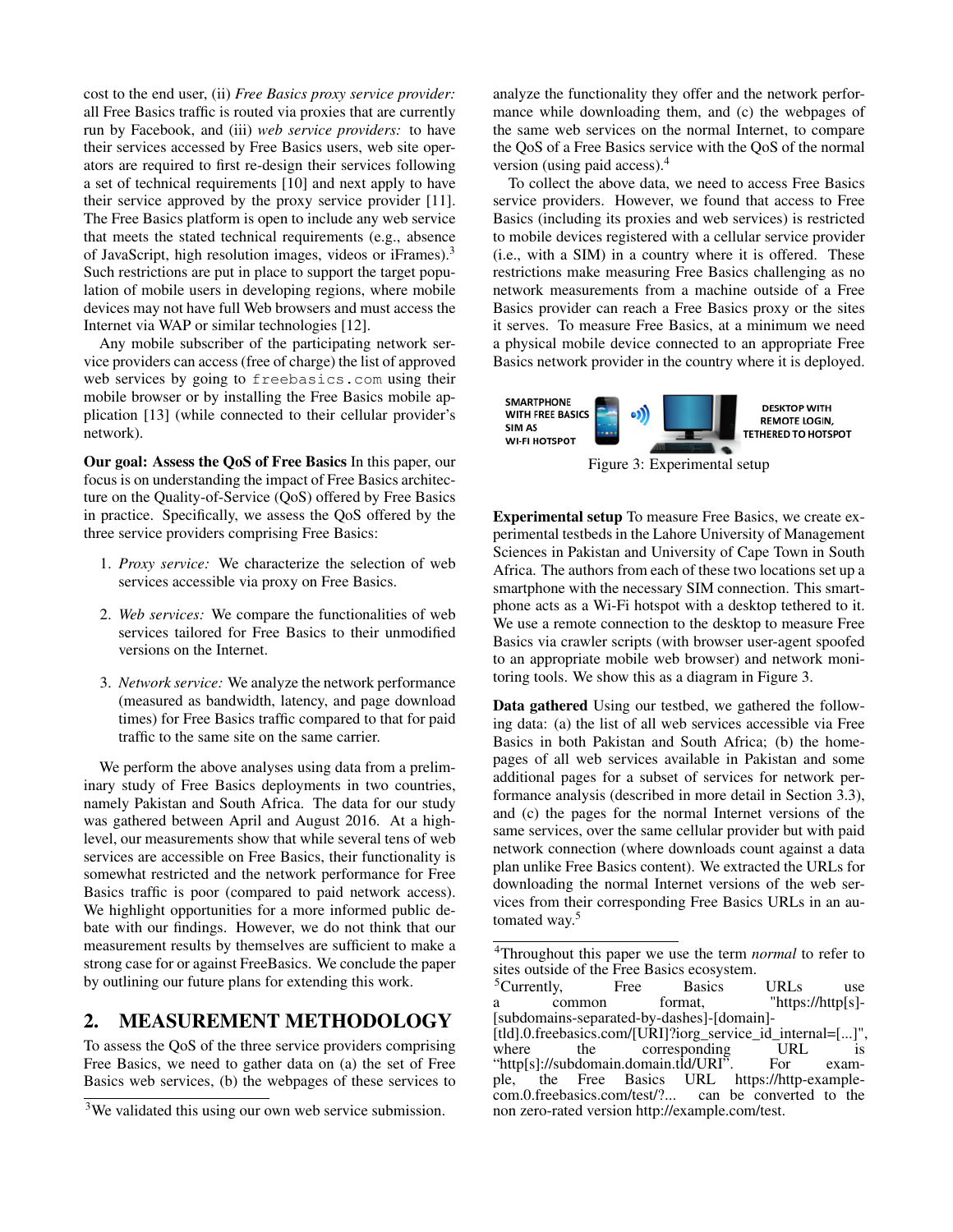

## 3. ASSESSING QOS OF FREE BASICS

In this section, we characterize the selection of Free Basics web services and compare the functionality and network access quality of these web services to their normal Internet counterparts (using paid access).

#### 3.1 Selection of accessible web services

We explore the web services accessible via Free Basics deployments in Pakistan and South Africa. As of May 2016, there are 74 services in Pakistan and 101 in South Africa. The service listing in each country comes with a brief description of what each service does. We use these descriptions to manually categorize the services according to their functionality, as shown in Figure 2(a). We see a significant fraction of services in the education, news, health, networking, entertainment and jobs categories.

We further manually categorize services according to whether they are relevant to a global audience, country-specific audience (local), or to an audience in a developing region (Table 1). Figure 2(b) shows the proportion of services in each relevance category. We also split the services based on whether they are available in both countries, or only in one specific country. The figure shows that a significant fraction of globally relevant services are available in both countries, and that Pakistan's Free Basics menu has a higher proportion of locally relevant services compared to South Africa.

| Relevant context                                        | Characteristics                               |  |
|---------------------------------------------------------|-----------------------------------------------|--|
| global                                                  | news, education, technical-knowhow,           |  |
|                                                         | search etc., that are useful                  |  |
|                                                         | to anyone in the world                        |  |
| developing                                              | information on manual farming,                |  |
|                                                         | sanitation education, e.g.,                   |  |
|                                                         | protection against mosquitoes and             |  |
|                                                         | viruses (Malaria, Zika, Ebola, HIV)           |  |
| local                                                   | news, entertainment, retail                   |  |
|                                                         | information, etc., that are locally           |  |
|                                                         | relevant, mostly with native language support |  |
| Table 1. Catagorization outario for Free Decise compose |                                               |  |

Table 1: Categorization criteria for Free Basics services based on relevance

Figure 4(a) and (b) characterize the popularity of the Free Basics services, based on the Alexa website rankings *for* *that country*. Figure 4(c) characterizes the services based on their *global* popularity. The figures show that very popular content globally (presumably the "basics" in Free Basics) is often included in Free Basics, including Facebook, Wikipedia, Bing and BBC. However, these popular sites account for a small fraction ( $\approx$ 20%) of the available services, while other services included in Free Basics fall below the top 2000 globally popular services, or top 500 nationally popular services, as ranked by Alexa. Another interesting thing to see is how the service list grows over time. We detail such future works in Section 4.

A key take-away is that many globally/nationally popular services do not participate in Free Basics, but a wide variety of sites across multiple categories do. An important question is whether services with these characteristics (small number of globally and nationally popular services) are considered useful to Free Basics users. Answering this question requires field studies with Free Basics users, which is beyond the scope of this work.

Interestingly, we find about 5% of the combined services in Pakistan and South Africa, to be somewhat dubious. These are listed as "spam" in Figure 2(a)). Table 2 lists these websites and the reason why we consider them dubious. Some of these services are not available, returning an HTTP 404 error. Others generate ISP warnings that accessing the service will incur data charges, even though they should be accessible at no charge as part of Free Basics. Finally, there is the case of an unremarkable individual's personal Facebook page,<sup>6</sup> included as a Free Basics service.

| Service                                                             | Description                |  |  |  |
|---------------------------------------------------------------------|----------------------------|--|--|--|
| 002CoSMos, newsbyte.org,                                            | HTTP 404 error on homepage |  |  |  |
| roktim.net16.net, techhints.in                                      |                            |  |  |  |
| VOA news, bolloywood-                                               | Data warning on homepage   |  |  |  |
| king.in, mujahid islam                                              |                            |  |  |  |
| www.facebook.com/***                                                | Personal Facebook page     |  |  |  |
| $T2112$ $\Delta$ . Distribution $Tmax$ Distribution in Distribution |                            |  |  |  |

Table 2: Dubious Free Basics services in Pakistan

These examples suggest that the consortium that decides the list of services to be part of Free Basics might not necessarily be checking the services beyond ensuring that they

<sup>6</sup>The username is elided for privacy reasons.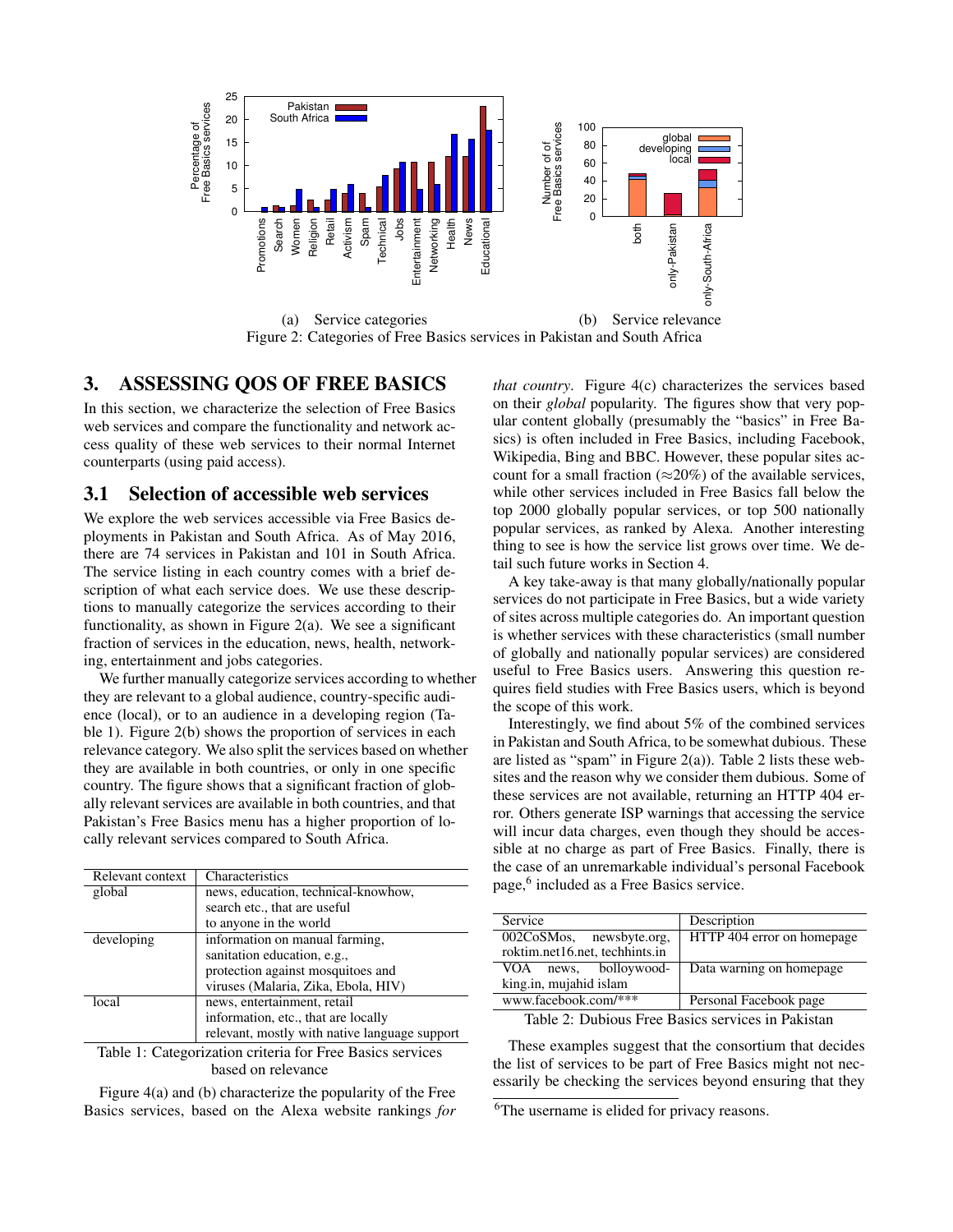

meet the technical requirements. While additionally controlling content for quality may seem reasonable at face value, and important concern is how to do so without the perception (or realization) of censorship. We believe this to be an important issue needing careful attention as Free Basics grows.

#### 3.2 Functionality of accessible web services

To understand the impact of Free Basics' technical requirements for participation on service quality, we compare the Free Basics versions of services with their normal Internet counterparts. Specifically, we download the homepages of all Free Basics services in Pakistan, for both the Free Basics and the normal Internet version.

We test these sites using URLs that correspond to the same content available both in the paid and the free versions of the web services, thus enabling an apples-to-apples comparison. The structure of these corresponding URLs is described in Section 2. A concern is that the content for Free Basics and paid versions of the site may differ due to caching at the Free Basics proxy. We tested and found no evidence of caching; rather, the main content was identical (except for changes such as elimination of JavaScript).

Effect of technical specifications: Figure 5(a) shows a CDF of the ratio of the sizes of these homepages, normal compared to Free Basics. We observe that 80% of the services have at least bigger sizes and potentially richer content for the paid version, compared to the Free Basics version. E.g. MashAllah ElecTronics and Pharmaceutical Guidelines are 15x-18x larger in the normal versions.

This difference can be attributed to high resolution images and multiple JavaScript files in the paid version, while only small images and no JavaScript are present in their Free Basics counterparts.

Further inspection of the services' homepages reveals the absence of any contextual and embedded advertisements in the Free Basics version of the services. The lack of advertisements is possibly due to the restriction on using JavaScript, which is commonly used to fetch and display ads. This restriction raises the interesting question of economic incentives of the web service providers, who might find it difficult to monetize their services in Free Basics.

The technical specifications are put in place to support the target population of mobile users in developing regions,

where mobile devices may not have full Web browsers and must access the Internet via WAP or similar technologies [12]. However, the functional restrictions on Free Basics services and their implications for the number of sites participating (and the content they provide) require further investigation and discussion. For example, determining whether the users like the offered services, despite functional restrictions, will require field studies with Free Basics users.

Effect of walled garden: Free Basics offers a limited set of services; accessing any Internet destination beyond that set is not blocked but will incur charges, with appropriate warnings shown to the user. To understand the impact of this "walled garden" on the user, we approximated the size of the "garden" by visiting every link from the homepage of every Free Basics service to determine whether the result was a warning page indicating that the visited link is outside of Free Basics.

Figure 5(b) plots the CDF of the percentage of URLs linked in the homepage of the Free Basics services in Pakistan that are outside the Free Basics domain and give data warnings. There are some services like Accuweather, BBC and ESPN on the left, which are mostly self-contained. However, 60% of the services have external links, which will cause breaks in the user browsing experience. In some cases, such as VirtualpediatricHospital.org,

SumirBD.mobi, 80-90% of the listed URLs are external links—rendering such services effectively useless.

An interesting example of this comes from the Bing search engine, which is part of Free Basics in both South Africa and Pakistan. Table 3 shows the result for five representative searches in Pakistan, the number of results returned for each search, and number of those results that are accessible using Free Basics. The key take-away is that the vast majority of Bing search results cannot be followed by Free Basics users without incurring data charges.

Interestingly, we observe that it should be relatively easy to modify search output to rank the results based on their accessibility within Free Basics. This would improve the user experience for all the queries in Table 3, as Free Basics has significant number of services related to education, news, health and job portals. This trade-off between *offering a good user experience while keeping users restricted within the walled garden vs. offering some tantalizing con-*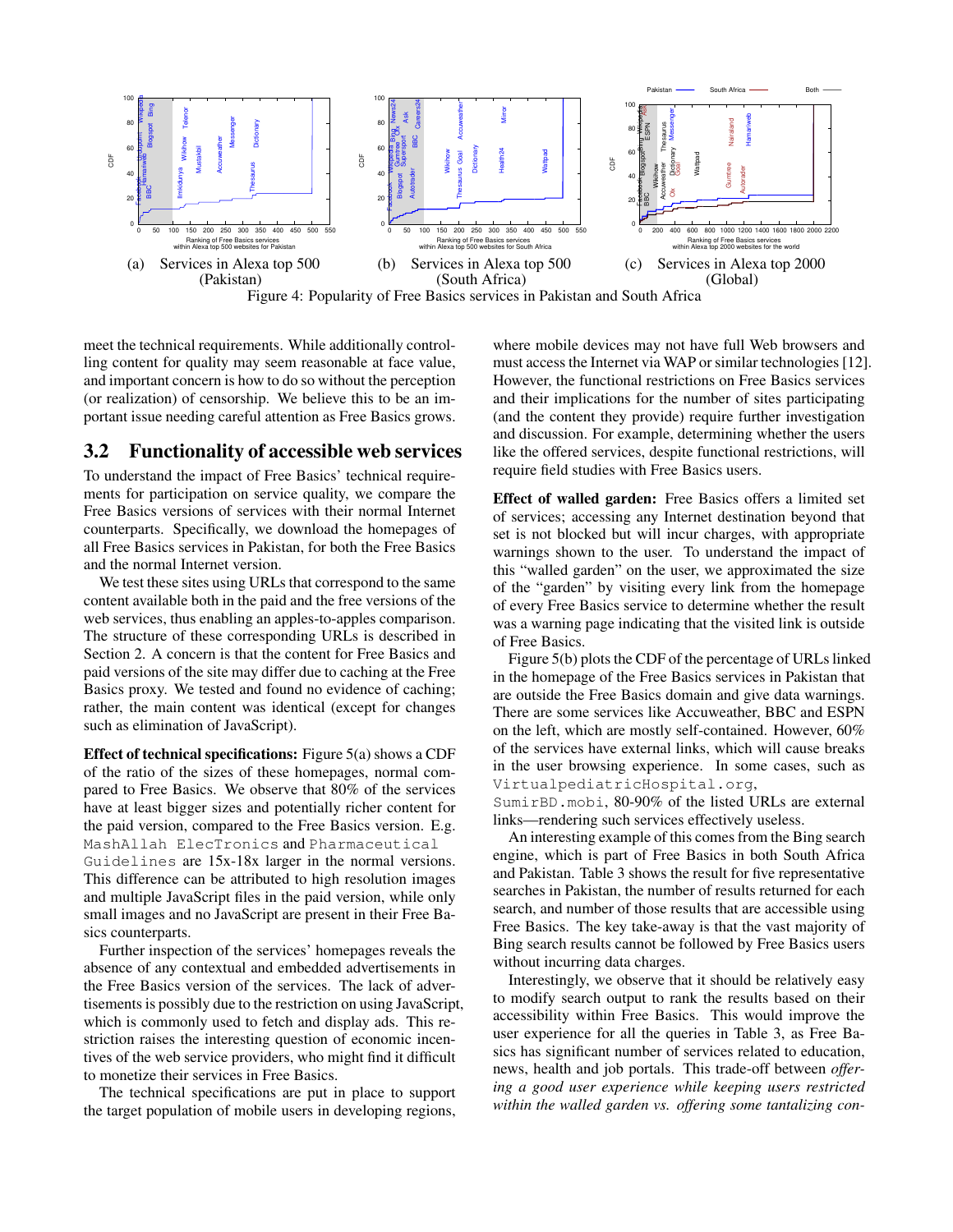

Figure 5: Functionality and network quality of Free Basics services in Pakistan and South Africa

| Search query                 | #results in | #Free Basics results |  |
|------------------------------|-------------|----------------------|--|
|                              | first page  | in first page        |  |
| Top universities in Pakistan | 10          | 2 (both Wikipedia)   |  |
| Pakistan news                | 13          |                      |  |
| Cricket                      | 13          | 2 (1 Cricinfo,       |  |
|                              |             | 1 Wikipedia)         |  |
| Dengue prevention            | 10          | 1 (Wikipedia)        |  |
| Jobs in Pakistan             |             |                      |  |

Table 3: Functional breaks with limited number of Free Basics services returned by traditional search engines

*tent out of reach of the free program to give users a glimpse of the potential of the broader Internet*, is open for debate. Again, determining the merits of these approaches requires field studies.

#### 3.3 Network performance

To measure the network service quality of Free Basics services, we take three representative services in Pakistan - BBC, Cricinfo and Mustakbil (a Pakistani job portal) and perform the following experiment. We download the landing page of each service and also all pages linked to this first page. We start this download simultaneously for the Free Basics version of the service, and the normal mobile version with the paid connection. We log the download time and the size for each page, which are used for head-to-head comparison between these Free Basics services and their paid counterparts. We do the same experiment for BBC Free Basics and BBC paid versions in South Africa.

Page fetch speeds Figure 5(c) shows the CDF of network speeds observed for the two versions of the same services. The CDF is computed over 346 HTML pages of the Free Basics version and 560 HTMLs of the normal version in Pakistan and 155 HTML pages of Free Basics version and 166 HTMLs of normal version in South Africa.

We see a marked difference in the two speed distributions in Pakistan, the median speed being 4 times slower for Free Basics (80 Kbps), compared to the paid version of the same service (320 Kbps). The curve for the paid services shows a wide range of speeds typical of cellular broadband access, and indicating that the provider has a capacity greater than 1Mbps. However, Free Basics downloads never experience more than 128 Kbps, strongly suggesting that Free Basics traffic is throttled to a fraction of capacity.

The difference between the paid and free versions of BBC in South Africa is less than that in Pakistan. Still, in South Africa too, the free version never exceeds 600 Kbps, while the paid version sees more than double those peak speeds. In both Pakistan and South Africa, it is difficult to attribute performance differences to carrier-imposed throttling, proxyimposed throttling, or path inflation on the path that includes the proxy. Isolating the source is part of our ongoing work.

Page fetch times Figure 6 shows the effect of download speeds on user experience, the metric being page fetch times. For the four services, we see a median increase of 2 to 6 seconds in the page fetch times. The difference in page fetch times is also service dependent, Cricinfo seeing the worst delay followed by BBC and Mustakbil. This ordering follows the page size distribution of the services, where Free Basics version of Cricinfo had the largest pages, followed by BBC and Mustakbil. Thus services with richer content will lead to a substantially worse user experience.



We tested whether different services within the same country saw differential service, and found no evidence of this (i.e., Free Basics performance was neutral with respect to service). Specifically, we compared performance between downloads of similar-sized pages from different services (not shown), and did not see any performance differences across the services.

Effect of proxy Xu et al. [14] found that the relative network locations of proxies between clients and servers can significantly impact performance. We ping the IP addresses con-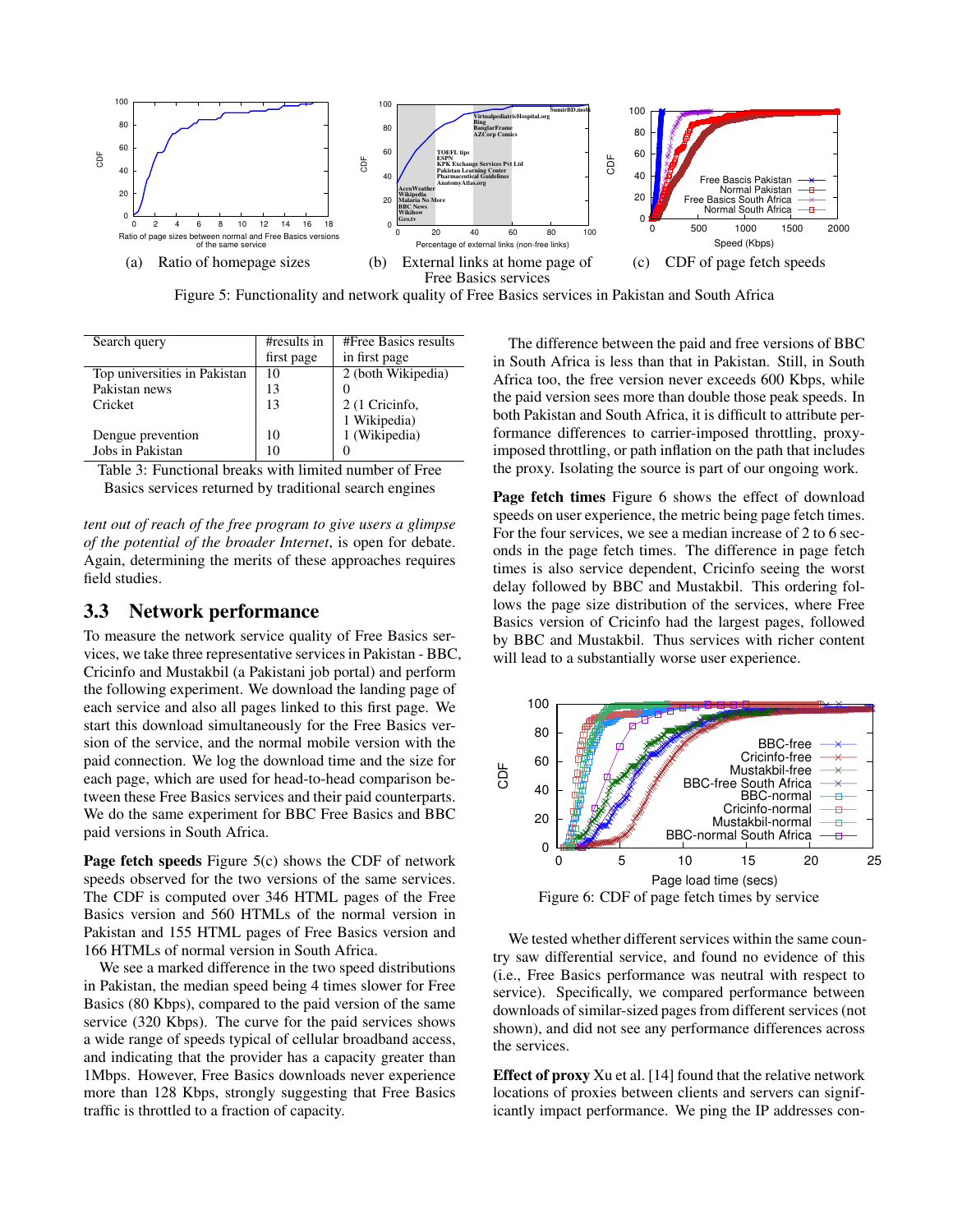| country      | freebasics.com<br>average ping delay<br>(ms) | direct website<br>average ping delay<br>(ms) | freebasics.com<br>minimum ping delay<br>(ms) | direct website<br>minimum ping delay<br>(ms) |
|--------------|----------------------------------------------|----------------------------------------------|----------------------------------------------|----------------------------------------------|
| Pakistan     | 326.8                                        | bbc.com $-297.15$                            | 299                                          | 189                                          |
|              |                                              | cricinfo.com $-76.515$                       |                                              | 54.4                                         |
|              |                                              | mustakbil - 346.25                           |                                              | 315                                          |
| South Africa | 714.12                                       | bbc.com $-460.5$                             | 494                                          | 255                                          |

Table 4: Difference in ping delays between the Free Basics proxy and direct access to the web services

tacted for freebasics.com traffic to understand their network distance from clients. Interestingly, the reverse DNS name for these IPs is a hostname ending with facebook.com or fb.com (which verifies the proxy based architecture in Figure 1 as documented by Facebook). We issue traceroutes and use city codes in reverse DNS records for last-hop router IPs to determine that the proxies we observed for Pakistan are in Europe and those for South Africa are in the US.

Table 4 shows the ping latency from our client in Pakistan to the proxy, and also to the servers hosting the normal versions of BBC, Cricinfo and Mustakbil. As seen from the table, the delay to the Free Basics proxy is relatively high (300 ms), largely due to the proxy being located in Europe (about 5000 miles from the client in Pakistan). This delay is six times larger than the delay to cricinfo.com, which is hosted in Pakistan, and more than 50% higher than the latency to bbc.com (likely hosted in Asia). Interestingly, the delay to mustakbil is essentially the same as to the Free Basics proxy, likely indicating that the service is hosted in Europe. Similar differences in ping delays are seen in South Africa, between the Free Basics proxy and the direct access to bbc.com.

Taken together, the performance results indicate that Free Basics users see poorer network performance to free sites than to paid ones. Whether this performance is tolerable to most users, and whether this is an acceptable price to pay for free service, requires further investigation with user studies and policy makers.

## 4. DISCUSSIONS & FUTURE WORK

This section further discusses the pros and cons of the Free Basics design. We also outline our plans to scale our current study and highlight some important aspects of Free Basics that are beyond the scope of this paper, but merit attention in future studies.

Is gate-keeping by proxy necessary? One of the widely debated Free Basics design choices relates to the gate-keeper role played by Facebook. Though we agree that the technical specifications are well-justified (e.g., needed to make the services accessible to resource-constrained feature-phone users), it is unclear why these cannot be enforced by a basic transcoding proxy that strips web services of excess functionality (e.g., JavaScript) on the fly to match the desired technical specifications [10]. Such a design would alleviate the need for individual web service operators to redesign their services and separately request Facebook to approve their services. From a user's perspective, such a design would tear

down the wall around Free Basics services, make most traditional Internet services accessible, and significantly improve the user experience by limiting the number of broken (paid) links, when browsing (see Section 3.2).

While the transcoding proxy described above has the potential to open up the walled garden of Free Basics services, it might raise incentive concerns for network service providers (who might see a steep decline in the conversion rate of their Free Basics users to paid users<sup>7</sup>).

Furthermore, the decision to have all Free Basics traffic transit via the proxy raises two important concerns. First, as shown in Section 3.3, the proxies are often located (geographically) far from the Free Basics users and web servers, contributing to increased round-trip times and page download times for Free Basics users. Second, the proxy service provider has access to all, mostly unencrypted, enduser traffic. As an example of some of the potential privacy risks, the URIs exposed to Free Basics revealed information such as user locations (e.g. from weather query patterns in services like Accuweather) and political interests (e.g. from news browsing patterns in services like BBC). As the proxy provider, Facebook states that they only inspect domain names and traffic volumes, and that they (curiously) store any cookies "in an encrypted and *unreadable* format" [10].

Is Free Basics violating net neutrality? Many have raised network neutrality concerns regarding Free Basics, most notably in India [8, 9]. We found that in the two examples of Free Basics deployments that we studied, traffic for Free Basics received much worse performance than normal (paid) Internet traffic; however, all content within Free Basics received the same performance. Whether this constitutes a net neutrality violation is a matter of policy and is beyond the scope of this work. Another aspect of Free Basics that impacts net neutrality is differential pricing for content. In this sense, Free Basics may provide participating zero-rated services an advantage over those that do not participate. Understanding the implications of this on net neutrality is important, but also outside the scope of this work.

Future work: Scaling our study We are currently working towards scaling our QoS measurements of Free Basics along different dimensions: (i) *number of countries*: we will recruit volunteers to measure the QoS of Free Basics deploy-

 $7$ Facebook advertises the fact that nearly 50% of Free Basics users convert to paid Internet users within the first month of Internet use as an incentive for network carriers to offer Free **Basics**